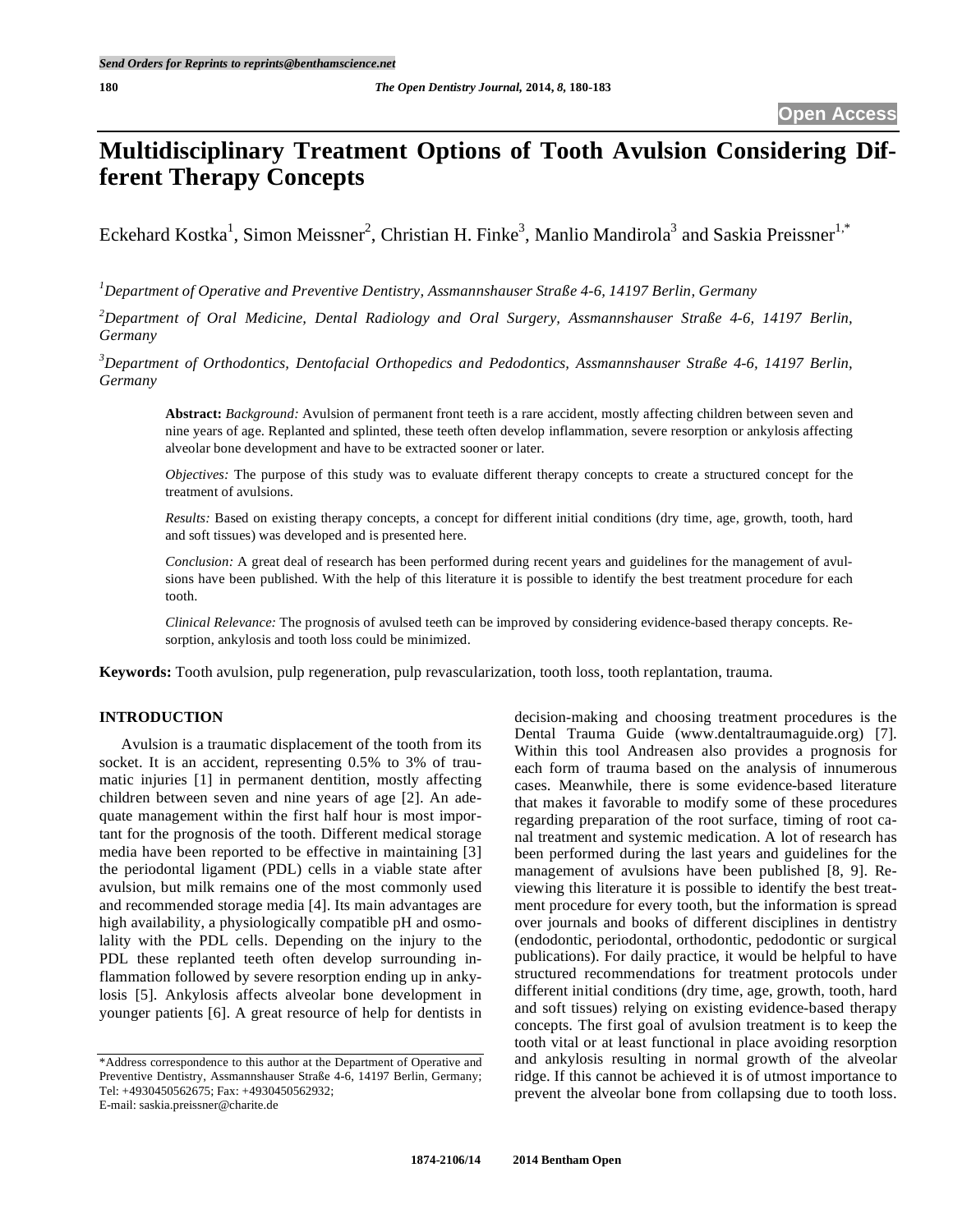

**Fig. (1).** Flowchart of literature synthesis.

Alveolar bone structure is necessary for the the placement of an implant after completion of alveolar bone development up to the age of 21 or even later.

# **MATERIALS AND METHODS**

#### **Textmining**

The complete Medline/PubMed data was screened for articles about dental avulsion. Specific keywords were used to retrieve about 200 articles. Ten additional records were identified through other sources (books, articles not indexed in PubMed). The abstracts of those records were screened and 130 were excluded due to evidence-based criteria. About 80 full-text articles were included in the synthesis and divided into groups: Endodontics, Periodontics, Orthodontics, Surgery, Therapy and Reviews (Fig. **1**). Specialists in the different disciplines read the articles and met weekly to find a consensus for each problem.

## **RESULTS AND DISCUSSION**

For easy understanding and fast access a flow chart was developed comprising a synthesis of the evidence-based literature about tooth avulsion. Fig. (**2**) summarizes the conclusions from the analysis of the literature and offers guidance in determining the optimal treatment concept for any form of tooth avulsion.

#### **Initial treatment**

For the initial treatment it is important to get information about the dry time of the avulsed tooth, because cells of the periodontal ligament (PDL) are irreversibly damaged after 30-60 minutes [8, 10, 11]. Damaged PDL cells lead to fast inflammatory resorption accompanied by ankylosis and a negative influence on alveolar bone growth [6].

## **Dry time < 30min**

If the tooth' dry time was under 30 minutes, it is likely that PDL cells have survived and will regenerate [8, 10, 11]. To minimize the risk of inflammatory or replacement resorption an anti-resorption therapy should be performed. This procedure aims onto defending against inflammation caused by bacterial contamination and/or necrotic cells and tissues. Different regimen have been described using antibiotics The anti-resorptive therapy consists of soaking the tooth into a storage media enriched with 800  $\mu$ g doxycyline (50  $\mu$ m/ml) and 640 µg dexamethasone (40  $\mu$ m/ml) for 20 minutes [12, 13]. That time can be used to inspect and clean the alveolus with 0.9% physiologic saline solution. Afterwards, the tooth is replanted and splinted with a semi-rigid device for instance with a titanium trauma splint (TTS) for 10 days. Additionally the patient is prescribed doxycycline for 5 days. Children under 50 kg receive 100 mg as an initial dose on the first day and 50 mg on the following days [12]. Intolerances are rare, but if present, amoxicillin is a good alternative. Doxycycline leads to no or little tooth discolorations [14].

After removal of the splint, the mobility of the tooth is tested and a vitality test is performed. The assessment of the vitality of traumatized teeth in younger patients is very challenging, due to the lack of reliability on the reaction of the children. Moreover, ice spray or solid  $CO<sub>2</sub>$  snow are poorly reproducible during the first weeks after trauma, while electric pulp testing or pulse oximetry are more reliable over longer periods [15-17].

## **Positive Vitality Test**

A radiograph should be taken with an individualized holder (Fig. **3**) which helps to obtain comparable x-rays from the same angle in subsequent follow-ups. After one, three and six months a new x-ray is taken for early recognition of any signs of resorption. If there is no resorption, a recall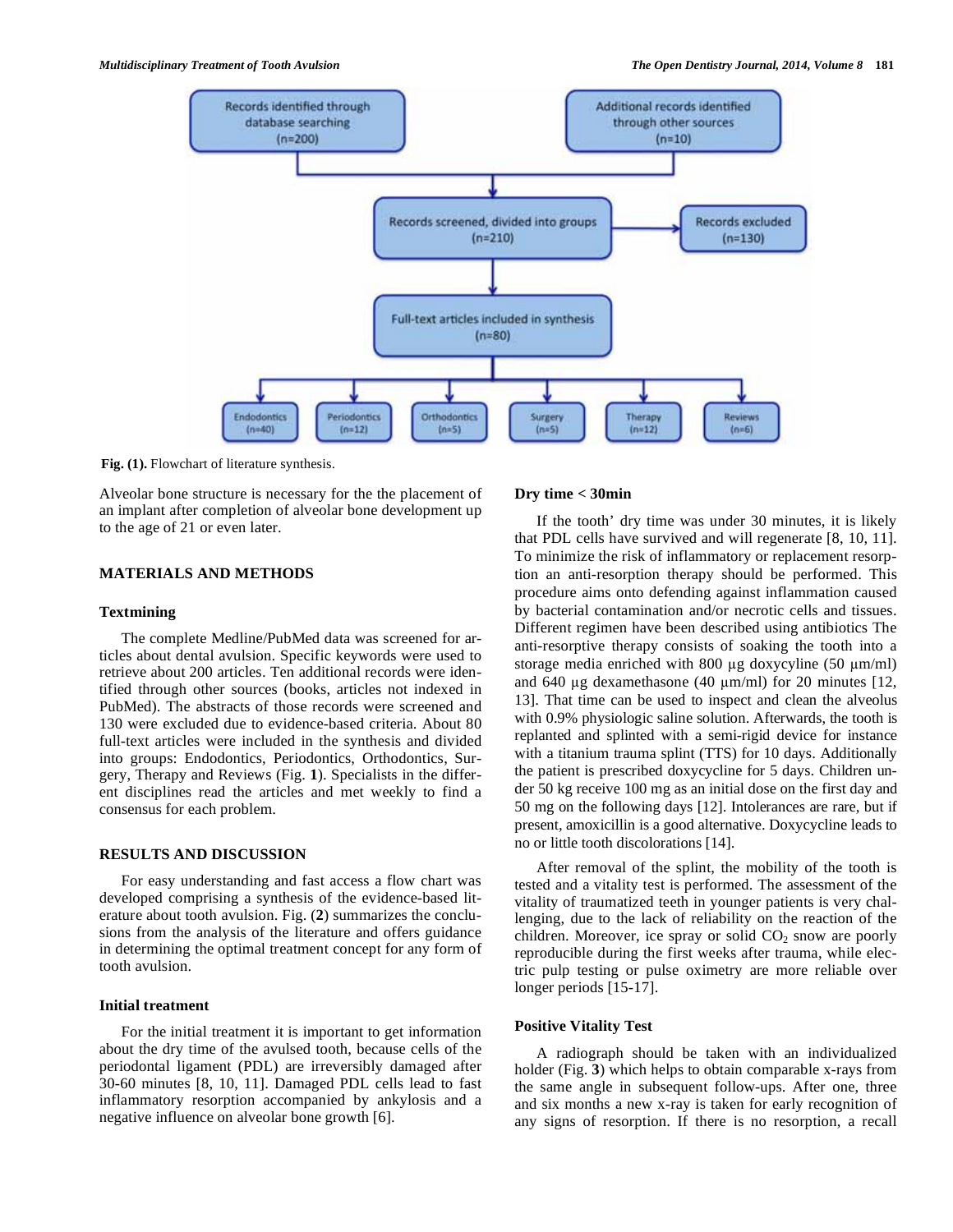

**Fig. (2).** Flow chart for the avulsion of permanent teeth. With the help of the Flow chart, clinicians obtain a quick overview of evidence-based treatment options for avulsed teeth.

examination including x-ray should be performed every year. If there are signs of resorption, a root canal treatment (RCT) might stop the inflammatory process [18]. Further treatment follows the procedure for the negative vitality test.

#### **Negative Vitality Test**

If the vitality test is negative after 10 days, there is no chance for revascularisation and RCT has to be performed. To prevent resorption it is important to facilitate diffusion through the dentine by removing the smear layer in the root canal with EDTA irrigation and to put in Ledermix as an intermediate dressing twice for 7 days each time [19, 20]. The root filling should be performed with a dental microscope to insert the MTA apically [21-23]. The backfill of the remaining root canal can be done with gutta-percha. Radiographs should be performed with an individualized holder. After one, three and six months a new x-ray is taken to recognize signs of resorption.

#### **Dry Time > 30min**

For extraoral dry times over 30 minutes, it is certain that most PDL cells on the root surface are necrotic and resorptions are to be expected [24]. If possible, an orthodontist should be consulted regarding the expected alveolar bone growth, because there are inter-individual differences in age and growth with the poorest prognosis in children with mature teeth before pubertal spurt [6, 25]. These results suggest that replanting these teeth should be regarded as a temporary solution to preserve bone to



**Fig. (3).** Individualized holder for comparable x-rays. The holder can easily be individualized with dental impression material (putty silicone).

gain time for a later prosthetic rehabilitation.

#### **Apical Foramen > 1.3mm**

For younger patients  $(\leq 9$  years) with wide apical openings (>1.3mm) an attempt should be made to preserve the tooth. To slow down the resorption process, the root surface is treated with 2% sodium fluoride for twenty minutes after mechanical cleaning [26]. The procedure according to teeth with dry time  $<$  30 minutes and negative vitality test follows. The root canal treatment should be performed within one week after replantation with Ledermix as intermediate dressing, as it was found to result in significant less loss in root mass due to resorption [27, 28].

#### **Apical Foramen < 1.3mm**

A tooth with a dry time over 30 minutes and a closed apex has a very poor prognosis, mainly resulting in ankylosis and infra-position due to ongoing skeletal growth. Therefore these teeth cannot be expected to be preserved. The root canal preparation is performed extraorally with Gates-Glidden burs 5-6 (ISO 130-150) and the root surface is treated with 2% sodium fluoride for five minutes to retard resorption. A decoronation is followed by coverage of the remnant root with a flap [29, 30].

## **Tooth not Found/ not to Replant/ Severe Periodontal Conditions**

If the tooth is lost or not to replant due to complicated fracture or if there are poor periodontal conditions, the focus is laid on socket preservation with collagen and/or a biphasic alloplastic slow resorbable bone substitute and a collagen membrane for alveolar ridge preservation [31]. Implant therapy in children and adolescents may influence maxillary and mandibular skeletal and dental growth [32] and should be postponed until the completion of alveolar bone growth. An orthodontist should be consulted to assess the alveolar bone growth and discuss treatment options [33, 34]. Autotransplantation of premolars is also described as a successful treatment option after tooth loss [35].